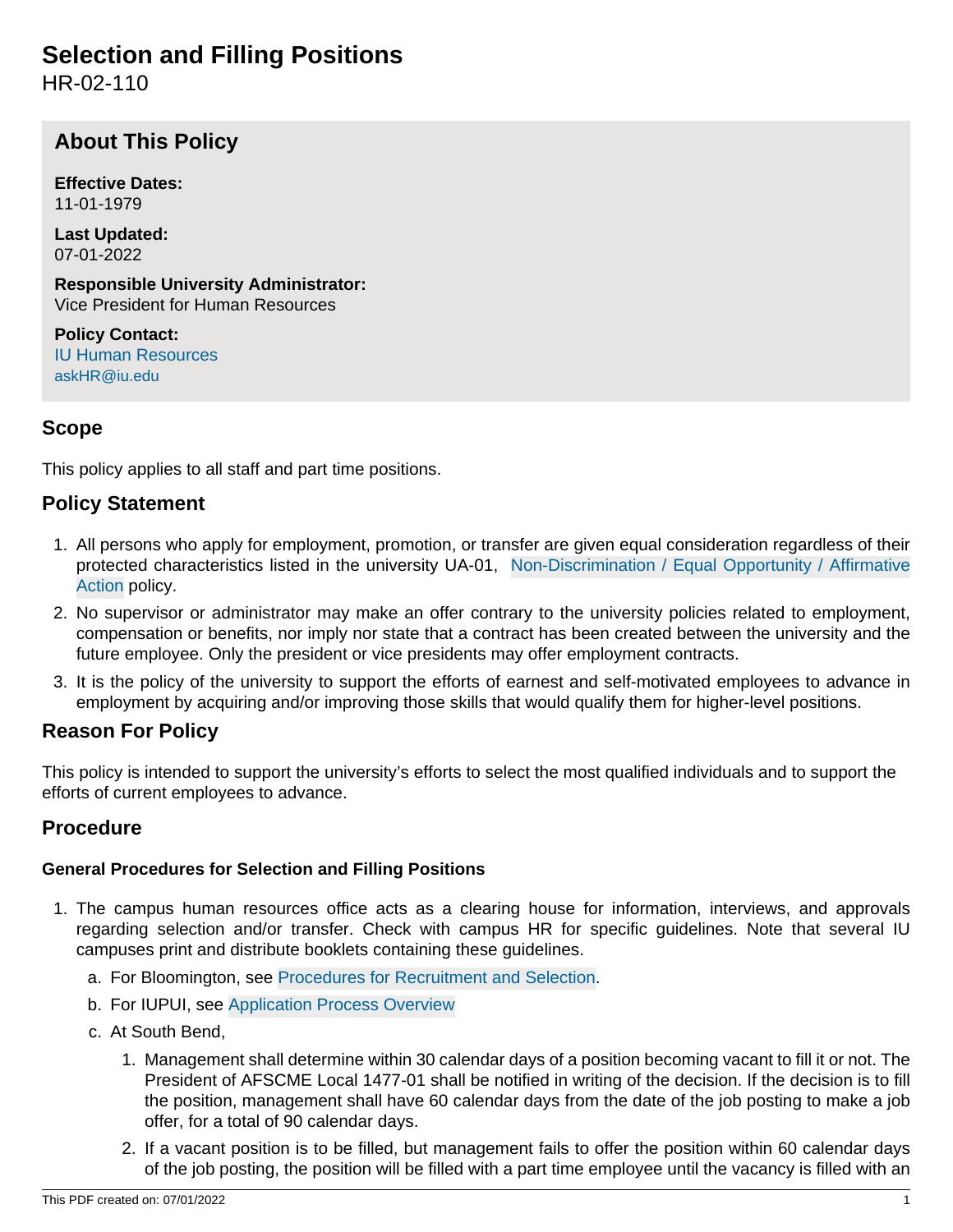appointed employee. If management fails to fill the vacancy with a part time employee by the 60th day after the job posting, the university will contribute the equivalent amount of the proficient rate for the vacant position into a fund under the provisions of the Reward and Recognition Plans policy for each additional workday that the position is not filled by a part time employee. Any amounts contributed to the fund described above will be distributed evenly among the employees in the occupational unit who are actually performing the work of the vacant position. The amount that would be paid to each employee under such circumstances is limited to a maximum amount of \$100 per employee per biweekly pay period.

- 2. The campus human resources office must first review the campus Reduction in Force (RIF) list, if one exists, and refer qualified employees who appear on the list.
- 3. All individuals seeking employment with Indiana University must complete a university-approved application before they can be offered any position.
	- a. This requirement also applies to existing employees who are seeking a position in another occupational unit.
	- b. An approved application may be a paper or electronic form.
- 4. Successful upward mobility for employees may be accomplished through a promotion within the department or by transfer to and promotion within another department. Consequently, managers and supervisors are expected to consider employees for promotion within their own departments and to allow them opportunities to seek transfers to other departments. An atmosphere conducive to exploring promotion or transfer must be maintained.
	- a. For Non-Exempt AFSCME Police covered positions, successful upward mobility may be accomplished through a promotion within the campus or by transfer and promotion to another campus. Consequently, managers and supervisors are expected to consider employees for promotion on their own campus and to allow them opportunities to seek transfers to other campuses. An atmosphere conducive to exploring promotion or transfer must be maintained.
- 5. The university encourages staff to seek promotions and transfers. Therefore, departments may allow staff to take reasonable time away from the job for interviews in other university departments and/or for approved career development.
	- a. Staff employees do not have to make up the time or charge it to paid time off.
	- b. Each supervisor must determine what is considered "reasonable" time off, keeping in mind the university's favorable attitude toward promotion and transfer.
	- c. If a supervisor believes that a staff member's absences are excessive, then they can require the employee to make up the time.
		- 1. Staff employees eligible for overtime may be required to charge excessive absences to accumulated time off.
- 6. Unless otherwise agreed to by the employee's department or for openings occurring in unique positions requiring unusual skills and abilities, an employee must work in a position for at least six (6) months before requesting a change to another position.
	- a. For Non-Exempt AFSCME Police covered positions, an employee must work on a job for twelve months before requesting a promotion or transfer, unless otherwise mutually agreed upon by management, employee, and the union, and except for openings occurring in jobs of a unique nature requiring unusual skills and abilities.
	- b. For Non-Exempt AFSCME Service covered positions, unless otherwise mutually agreed upon by management, employee, and the union, and except for openings occurring in jobs of a unique nature requiring unusual skills and abilities, an employee must work on a job for the following times:
		- 1. Three (3) months before requesting a promotion to another job.
		- 2. Six (6) months before requesting a transfer to another job.
	- c. For Non-Exempt CWA covered positions, unless otherwise mutually agreed upon by the employee and the department, an employee must work in a position for at least four (4) months before requesting a change to another position.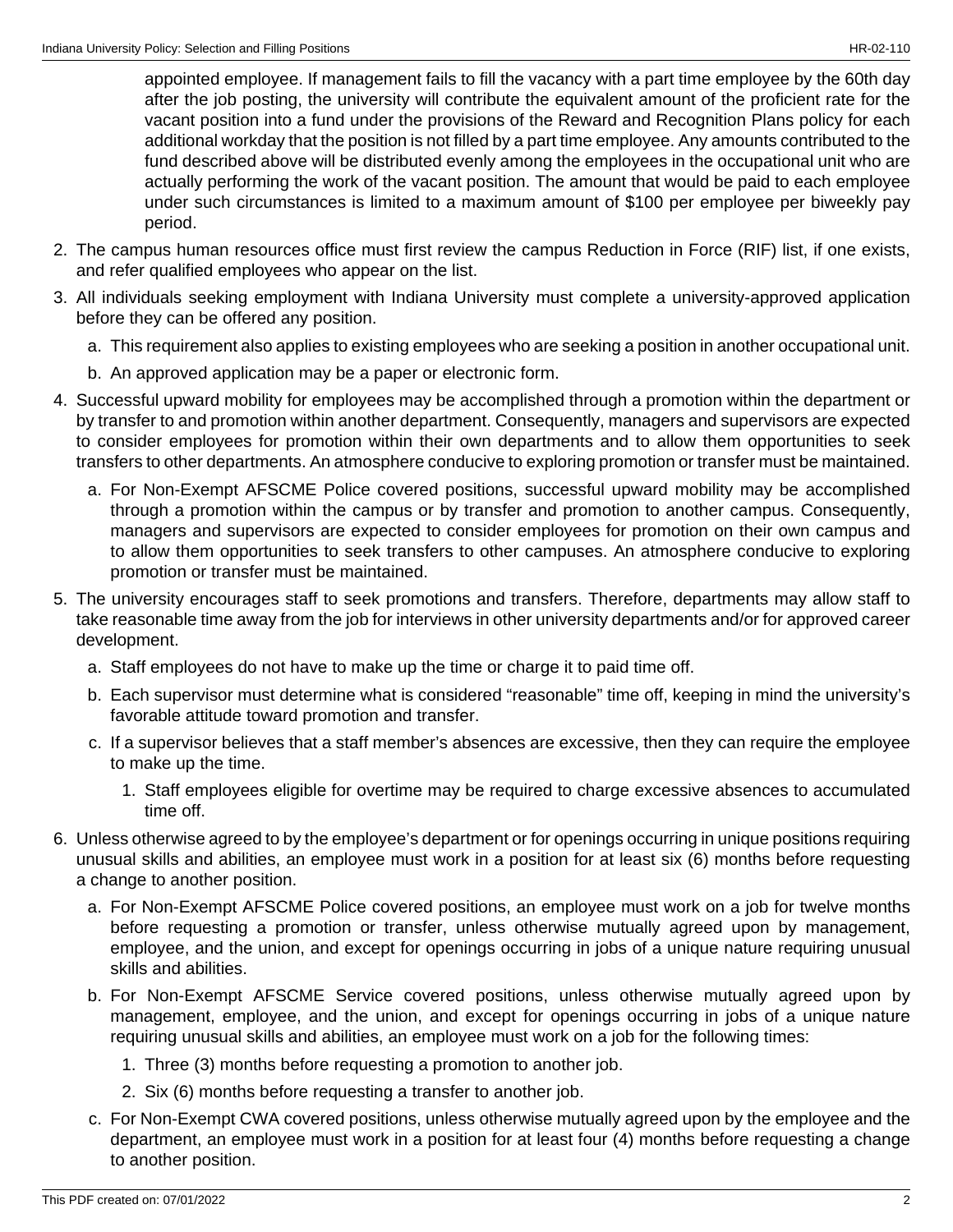- 1. Final determination of the required length of service will be based on the employee's qualifications in the current position and their ability to assume the new position. This determination will be subject to consultation with the campus human resources office.
- d. The hiring department must initiate the HRMS Transfer eDoc to obtain the required approvals. The campus human resources office may agree to do this.
- 7. If a department decides not to fill a listed position, the department will inform IU Human Resources (IU HR) and the president of the union of this decision.
- 8. An employee's hire date is the first day on the job and should not be on a day in which a holiday is observed. See HR-05-30, [Holiday Policy](https://policies.iu.edu/policies/hr-05-30-holidays/archived-06152018.html).

#### **Making the Selection**

- 1. Campus human resources will screen applicants' qualifications for posted positions. It may conduct preliminary interviews and examinations. The HR office will refer qualified candidates who meet the minimum qualifications.
- 2. The department will conduct final interviews, evaluations, and reference checks to determine the suitability of the applicants. Departments should instruct the applicant about the position and its conditions of employment.
- 3. Selections (including promotions and transfers) should be made by examining all factors necessary to determine the best qualifications and capabilities to fill the position. These factors shall include, but not be limited to the following, which are not listed in rank order:
	- a. Job-related educational background
	- b. Experience
	- c. Past work performance
	- d. Ability and qualifications to perform the essential functions of the position with or without reasonable accommodation.
	- e. For transfers and promotions, the staff employee's attendance record over the last 12 months (not including FMLA or extended periods of sick leave of two (2) weeks or more due to serious illness or injury or approved leaves of absence) should also be considered.
	- f. Reference checks
	- g. For Non-Exempt AFSCME Police covered positions, ILEA Physical Fitness Entry Standards.
	- h. For Non-Exempt AFSCME Service covered positions at South Bend, seniority.
	- i. For Non-Exempt CWA covered positions, corrective actions more than three (3) years old shall not be used to deny an otherwise qualified employee an interview for a position, except that corrective actions for serious offenses, as defined in HR-08-50, [Corrective Action](https://policies.iu.edu/policies/hr-08-50-corrective-action-support-staff/index.html), shall have no expiration as provided under this paragraph.
- 4. All relevant factors are to be considered fully. When such factors are found to be relatively equal between two or more candidates, and when at least one candidate is an appointed IU employee, the decision to hire is to be based on occupational unit seniority date first and university seniority date second.
	- a. For Non-Exempt CWA covered positions, when the candidates are equally qualified, the decision to hire is based on university seniority date.
	- b. For Non-Exempt AFSCME Service covered positions at Bloomington in food service facilities, when some or all of the food service facilities are shut down, preference will be given to Residential Programs and Services (RPS) food service facilities employees in filling jobs in food service and housing in RPS. When food service facilities are shut down and facilities employees are given preference for work in housing, they will be paid the rate for the job they are performing at the same relative step of the pay rate for the employee's regular position. The job duties and the pay rates will be posted in RPS for the employees' information before they sign up for such work.
	- c. Part time and temporary agency employees in the available position have no seniority.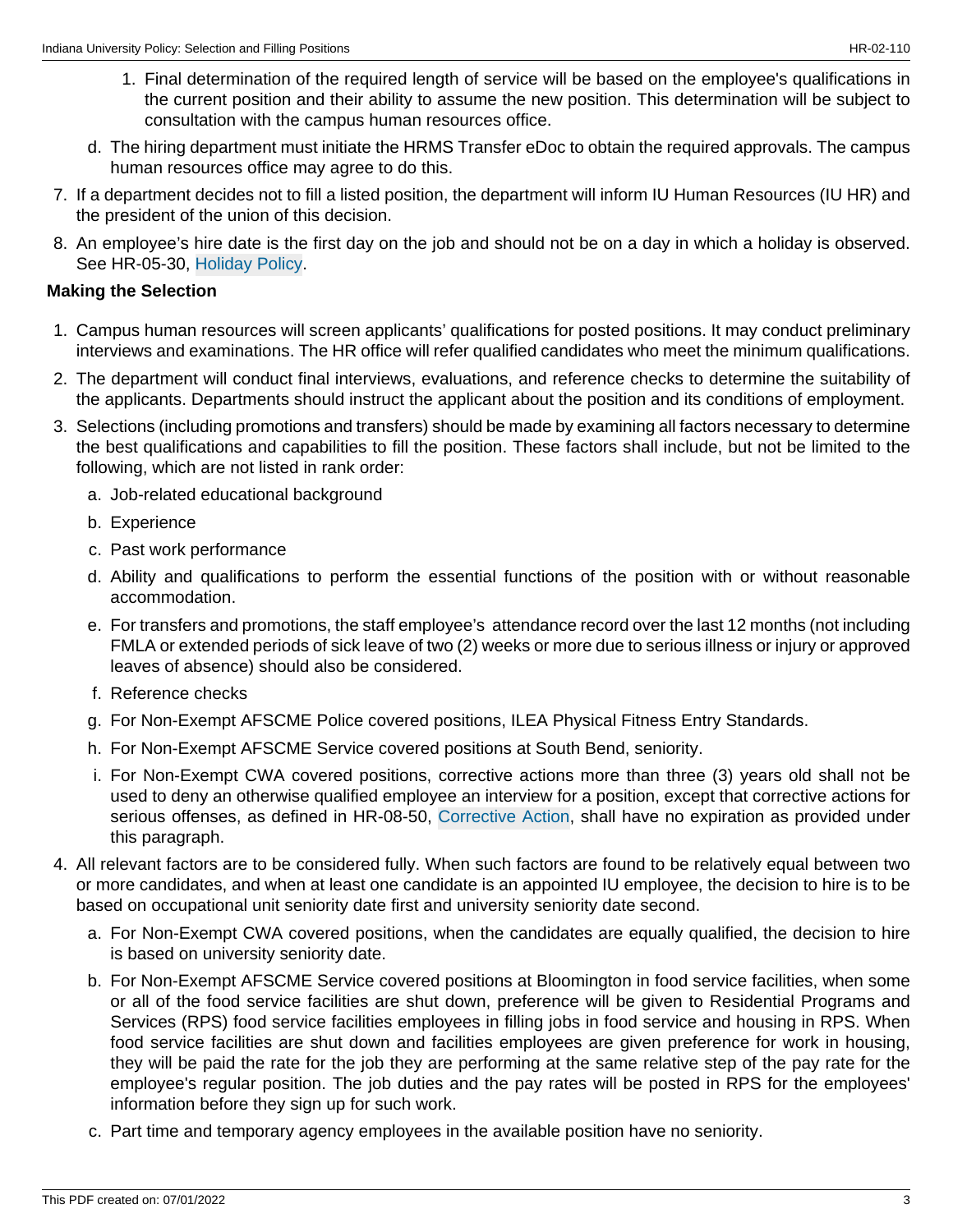#### **Making an Offer**

- 1. A written offer of employment is not necessary.
- 2. The hiring department will notify the selected candidate. The campus human resources office may agree to do this.
	- a. For Non-Exempt CWA covered positions at Northwest, the human resources office will notify the selected candidate.
- 3. The campus human resources office will be notified when the applicant has accepted the position.

#### **Post Offer Pre-Employment**

- 1. Once a job offer is made and employee has accepted, employment is contingent upon completion of the following:
	- a. Motor Vehicle Record Check: if driving is required
	- b. Physical Exam: if required
		- 1. At IUPUI the satisfactory completion of a pre-employment health evaluation, which may include a drug screening, is required prior to reporting for work for individuals hired for work in the dental school, laboratory, hospital, or clinical areas. Candidates cannot work until the satisfactory results of the health evaluation have been released by IUPUI Health Services.
	- c. Drug Screen: if required
	- d. Psychological Testing: if required
	- e. Any additional testing or examinations must be approved by IU Human Resources before implementation
- 2. If the selected applicant is a current IU employee,
	- a. A two (2) week notice period for the start date is recommended.
		- 1. For Non-Exempt AFSCME Police and Non-Exempt AFSCME Service covered positions, a two (2) week notice is required. A notice period of less than or more than two (2) weeks must be agreeable to the employee, the employee's current supervisor, and the employee's new supervisor.
	- b. However, a shorter or longer period is acceptable if agreed upon between the employee, the hiring department, and the employee's current department.
	- c. The campus human resources office will aid in coordinating the start date, if requested.
		- 1. For Non-Exempt AFSCME Service covered positions, interdepartmental transfers are to be coordinated through the campus human resources office.

#### **Other New Hire Requirements**

- 1. Form I-9: All new employees must complete the Form I-9. Section 1 of the Form I-9 must be completed by the new employee before or on the first day of employment. Section 2 of the Form I-9 must be completed by the hiring department within three (3) business days of the date employment begins. See [Form I-9 and E-Verify](http://hr.iu.edu/eev/) [Requirements for All New Employees](http://hr.iu.edu/eev/).
- 2. Criminal Background Check: see HR-02-10, [Backgrounds Checks,](https://policies.iu.edu/policies/hr-02-10-background-checks/index.html) for the background checks required for staff and part time positions.
	- a. Existing employees may be required to submit to a background check if they will be working in a position covered by PS-01, [Program Involving Children \(PIC\).](https://policies.iu.edu/policies/ps-01-programs-involving-children/archived-08142015-08042017.html)
- 3. State and Federal Tax Forms: All new employees must complete the required state and federal tax withholding forms.
- 4. Direct Bank Deposit requirements: All new employees must complete the authorization form for direct bank deposit. See FIN-PAY-040, [Direct Bank Depositing of Employee Wages](https://policies.iu.edu/policies/fin-pay-040-payment-methods-pay-advices/archived-fin-pay-20-08082017.html).

#### **Post-Selection Activities**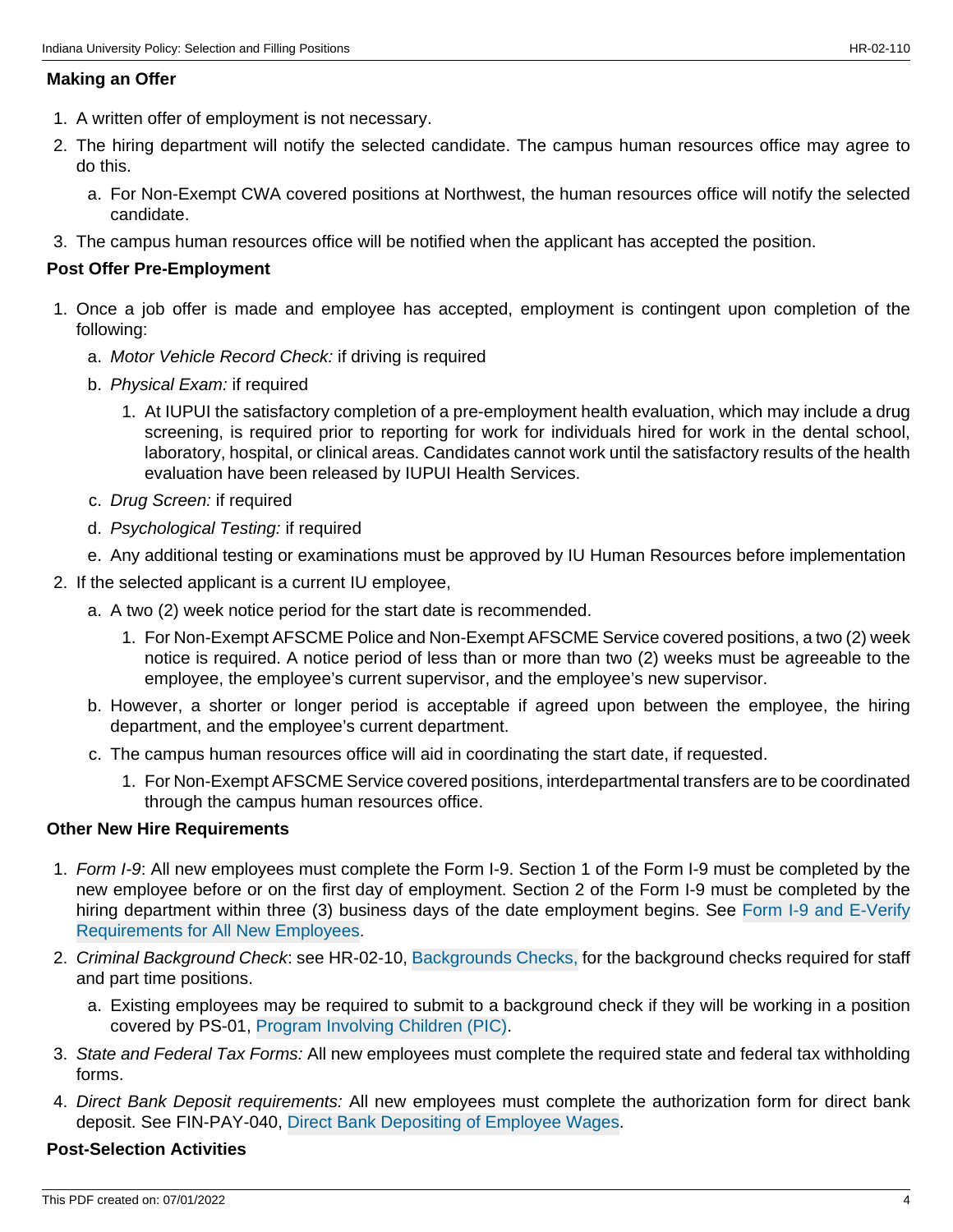- 1. Once all selection-related activities are complete, the department will then inform all applicants in writing or by email that the position has been filled.
	- a. The campus human resources office may agree to do this.
	- b. For Non-Exempt AFSCME Service covered positions, the hiring department shall inform in writing all bargaining unit applicants that were considered, including interviewees, that the position has been filled, the name of the individual selected, their seniority date, and the basis for selecting another applicant rather than employee; either best qualifications or most seniority.
- 2. For Non-Exempt AFSCME Service covered positions at Bloomington and South Bend:
	- a. When seniority is not followed in promoting an employee within the Non-Exempt AFSCME Service (SM) classification, departments must be prepared to show that the qualifications of the employee selected are significantly greater. Upon request, the employee, or an AFSCME representative on behalf of the employee, is entitled to a written response detailing the reasons that seniority was not followed in the selection process.
	- b. For promotions only, when a senior employee who meets the minimum qualifications is not selected, the hiring supervisor shall notify the employee in writing of the decision and the related qualifications of the individual selected that are significantly greater.
- 3. For Non-Exempt CWA covered positions, notification with the following information will be provided upon request to CWA Local 4818:
	- a. The name of the employee selected,
	- b. The employee's university seniority date,
	- c. The basis for the selection, e.g., qualifications, seniority, other.
- 4. Upon request, for exempt, non-exempt non-union, and non-exempt CWA covered positions at Bloomington, CWA will be provided a list of the selected candidates for the requested positions.

#### **Occupying Multiple Positions**

- 1. It is possible for an employee to be employed in more than one position at the same time. Examples include an individual employed in two 50-percent FTE appointed positions, or an appointed employee working in a part time position. The following are basic rules governing such circumstances:
	- a. Appointed staff positions must be at least 50% FTE.
	- b. The combined FTE for all appointed positions held by one person cannot exceed 100% FTE.
	- c. An individual cannot hold an appointed exempt position (not eligible for overtime) and an appointed nonexempt position (eligible for overtime) at the same time. See the campus human resources office for valid combinations involving a PAU position.
	- d. An employee in a non-exempt position (eligible for overtime) may also be employed in a part time position paid at a bona fide hourly rate for the work performed in the part time job.
	- e. Biweekly paid employees may not be employed in a second job that is paid as a flat dollar amount for the work performed.
	- f. Departments should consult with the campus human resources office in determining a bona fide hourly rate for the work performed in the part time job.
- 2. Contact the campus human resources office if there are any questions about a specific situation.

### **Procedures for Filling Part Time Positions**

- 1. Before filling any position, the department must follow the provisions for establishing part time positions in HR-01-40, [Part Time,](https://policies.iu.edu/policies/hr-01-40-temporary-positions/index.html) and obtain any campus-required approvals.
- 2. All individuals seeking employment with Indiana University must complete a university-approved application before they can be offered any position. This requirement also applies to existing employees who are seeking another position. An approved application may be a paper or electronic form. Check with the campus human resources office for specific application instructions and procedures.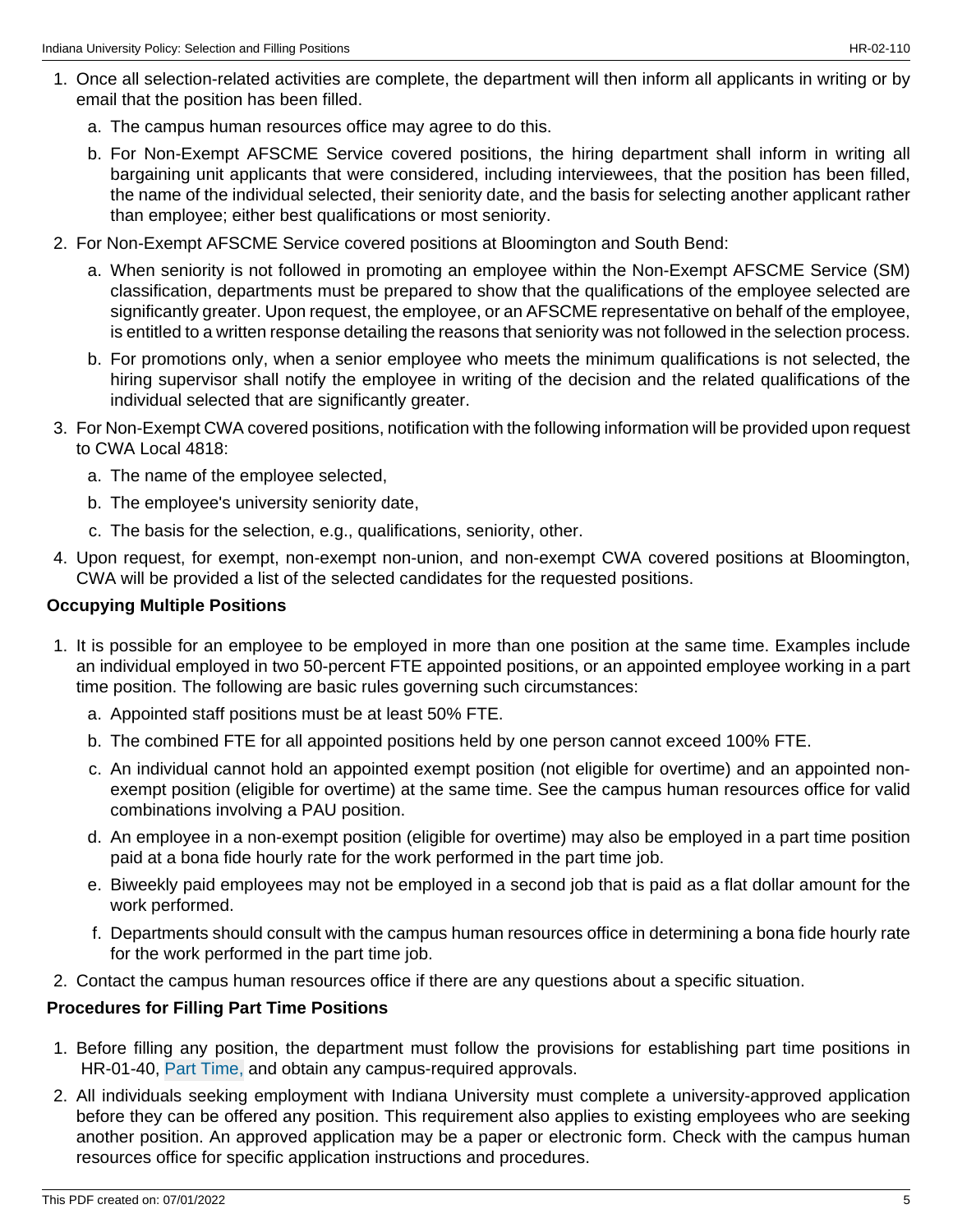3. The hiring department will determine the process it will use to select among its applicants. This could include interviews and consideration of such factors as 1) experience, 2) past work performance, 3) job-related educational background, 4) ability and qualifications to perform the work, 5) attendance record, 6) availability, and 7) reference check. Length of service is not a formally recognized factor in filling part time positions.

#### **Procedures for Employing Relatives, Students, or Minors**

- 1. See the nepotism section of UA-17, [Conflicts of Interest and Commitment](/policies/ua-17-conflicts-of-interest-commitment/archived-01012020-07162021.html) policy, for the procedures to develop an approved nepotism management plan.
- 2. See HR-02-40, [Employment of IU Students,](https://policies.iu.edu/policies/hr-02-40-employment-students/index.html) for the procedures to employ an Indiana University student.
- 3. See HR-02-50, [Employment of Minors,](https://policies.iu.edu/policies/hr-02-50-employment-minors/index.html) for the procedures to secure an employment certificate of a minor.

### **Definitions**

**Staff Positions:** Budgeted line positions that are eligible for such benefits as health care, life insurance, the IU tuition benefit, vacation, and other paid time off benefits, depending on the FTE status of the position.

**Part Time Position:** Positions not occupying a budgeted line position that are part time. These positions are not eligible for such benefits as health care, life insurance, vacation and other paid time off benefits.

### **Sanctions**

Violations of university policies will be handled in accordance with applicable University policies and procedures; which may include disciplinary actions up to and including termination from the University.

### **History**

### **July 2022** Updates made based on union discussions.

#### **June 2022**

Updated "temporary" employee nomenclature to "part time".

#### **April 2021**

### **Correcting an error in the policy procedures.**

#### **March 2021**

Updates made due to Job Framework Redesign Project.

### **January 2021**

Updates made due to Job Framework Redesign Project.

### **September 2019**

Added a link to the university Non-Discrimination/Equal Opportunity/Affirmative Action policy in the policy statement.

### **July 2019**

Updates made to CWA procedures based on union discussions.

### **December 2016**

Revised to incorporate provisions of the 2016-2019 Agreement between Indiana University and CWA Local 4730.

### **September 2016**

Under Procedures updated #3 in Post Selection Activities.

### **February 2016**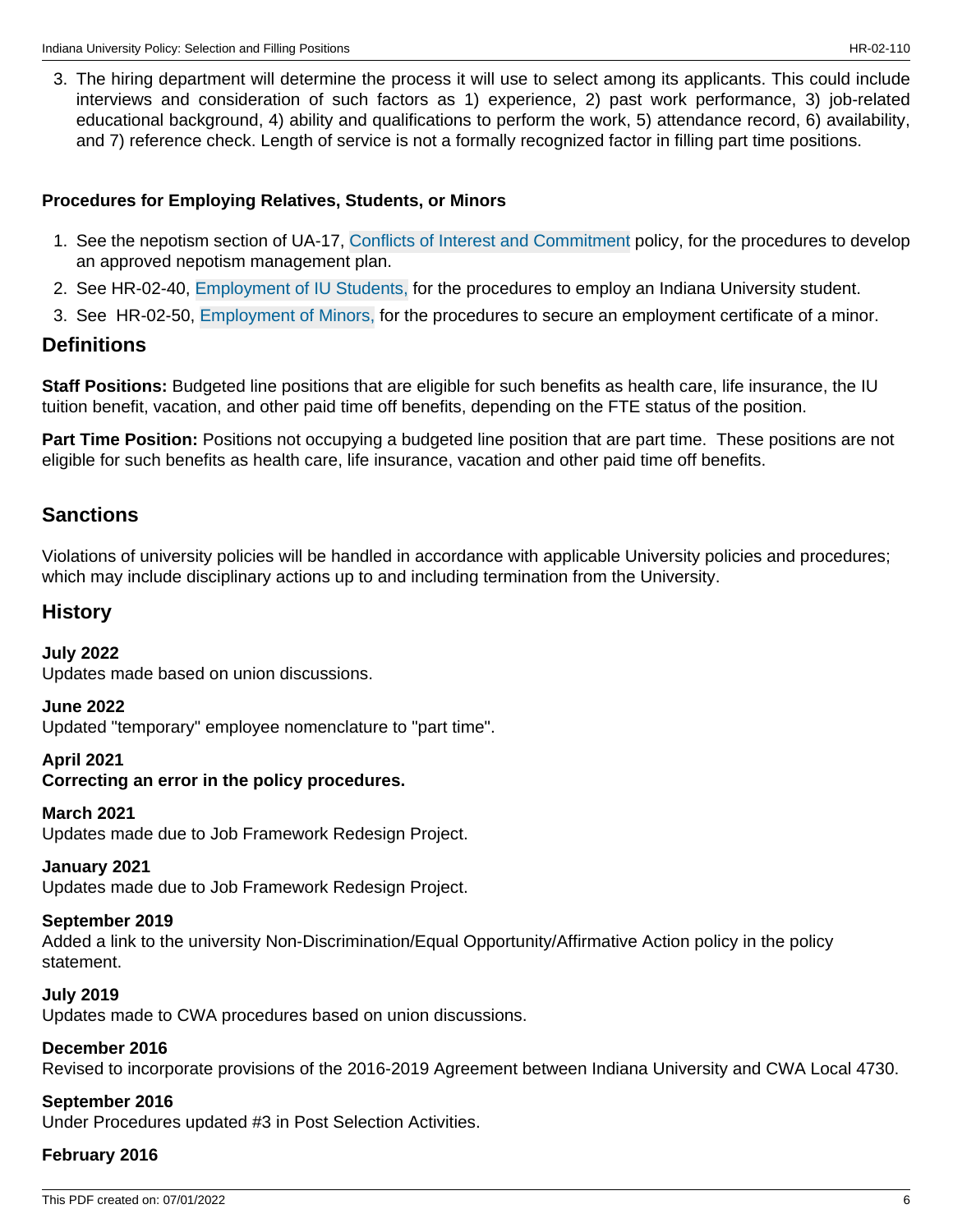Replaces parts of the following policies/provisions:

| Transfers        | 2.10 - Promotions<br>and Transfers | 6.5 - Career<br>Development and<br><b>Changing Positions</b> | 3.2 - Filling Positions | 1.2 - Filling<br><b>Temporary Positions</b> |
|------------------|------------------------------------|--------------------------------------------------------------|-------------------------|---------------------------------------------|
| $\bullet$ B.1.   | $\cdot$ B.1.                       | $\bullet$ A.1                                                | $\bullet$ A.1.          | $\bullet$ C.4.a                             |
| $\bullet$ B.3    | $\cdot$ B.3.                       | $\bullet$ B.1.                                               | $\bullet$ B.1.b.        | $\bullet$ C.4.b                             |
| $\bullet$ C.2.   | $\bullet$ C.2.                     | $\bullet$ B.2.                                               | $\bullet$ B.1.c.        | $\bullet$ C.4.c                             |
| $\bullet$ C.2.a. | $\bullet$ C.2.a.i.                 | $\bullet$ B.3.                                               | $\bullet$ B.2.a.-b.     | $\bullet$ C.4.d                             |
| $\bullet$ C.2.c. | $\bullet$ C.2.a.ii.                | $\bullet$ B.5.                                               | • B.3.a.                | $\bullet$ C.5.a.                            |
| $\bullet$ C.2.e. | $\bullet$ C.2.a.iii.               | $\bullet$ B.6.                                               | $\bullet$ B.3.c.        | $\bullet$ C.5.b.                            |
| $\bullet$ C.3.   | $\bullet$ C.2.a.iv.                | $\bullet$ C.1.                                               | $\bullet$ B.3.d.        |                                             |
| $\bullet$ C.4.   | $\bullet$ C.2.a.v.                 | $\bullet$ C.2.                                               | $\bullet$ B.3.e.        |                                             |
| $\bullet$ C.4.a. | $\bullet$ C.2.b.i.                 | $\bullet$ D.                                                 | $\bullet$ B.3.f.        |                                             |
| $\bullet$ C.4.b. | $\bullet$ C.2.b.ii.                | $\bullet$ D.1.a.                                             | • B.4.a.                |                                             |
| $\bullet$ C.5.   | $\bullet$ C.2.a.iii.               | $\bullet$ D.1.b.                                             | $\bullet$ B.4.b.        |                                             |
| $\bullet$ C.6.   | $\bullet$ C.2.b.iv.                | $\bullet$ D.1.c.                                             | $\bullet$ B.4.b.i.      |                                             |
| $\bullet$ C.7.a. | $\bullet$ C.2.b.v.                 | $\bullet$ D.1.d.                                             | $\bullet$ B.4.d.        |                                             |
| $\bullet$ C.7.b. | $\bullet$ C.2.b.vi.                | $\bullet$ D.1.e.                                             | $\bullet$ B.4.e.        |                                             |
|                  | $\bullet$ C.3.                     | $\bullet$ D.1.f.                                             | • B.5.a.                |                                             |
|                  | $\bullet$ C.3.a.                   | $\bullet$ D.2.                                               | $\bullet$ B.5.b.        |                                             |
|                  | $\bullet$ C.4.                     | $\bullet$ D.2.a.                                             | $\bullet$ B.5.c.        |                                             |
|                  | $\bullet$ C.4.a.                   | $\bullet$ D.3.                                               | $\bullet$ B.5.d.        |                                             |
|                  | $\bullet$ C.4.b.                   | $\bullet$ D.3.a.                                             | $\bullet$ B.5.e.        |                                             |
|                  | $\bullet$ C.5.                     | $\bullet$ D.3.b                                              | $\bullet$ B.5.f.        |                                             |
|                  | $\bullet$ C.6.                     | $\bullet$ D.3.c.                                             | $\bullet$ B.5.g.        |                                             |
|                  | $\bullet$ C.7.b.                   | $\bullet$ D.3.c.i.                                           | $\bullet$ B.5.h.        |                                             |
|                  |                                    | $\bullet$ D.4.                                               | $\bullet$ B.5.h.i.      |                                             |
|                  |                                    |                                                              | $\bullet$ B.5.h.ii.     |                                             |
|                  |                                    |                                                              | $\bullet$ B.5.h.iii.    |                                             |
|                  |                                    |                                                              | $\bullet$ B.5.h.iv.     |                                             |
|                  |                                    |                                                              | $\bullet$ B.5.i.        |                                             |
|                  |                                    |                                                              | $\bullet$ H.            |                                             |
|                  |                                    |                                                              | $\bullet$ 1.1.          |                                             |
|                  |                                    |                                                              | • 1.1.a.                |                                             |
|                  |                                    |                                                              | $\bullet$ 1.1.b.        |                                             |
|                  |                                    |                                                              | $\bullet$ 1.1.c.        |                                             |
|                  |                                    |                                                              | $\bullet$ 1.1.d.        |                                             |
|                  |                                    |                                                              | $\cdot$ 1.2.            |                                             |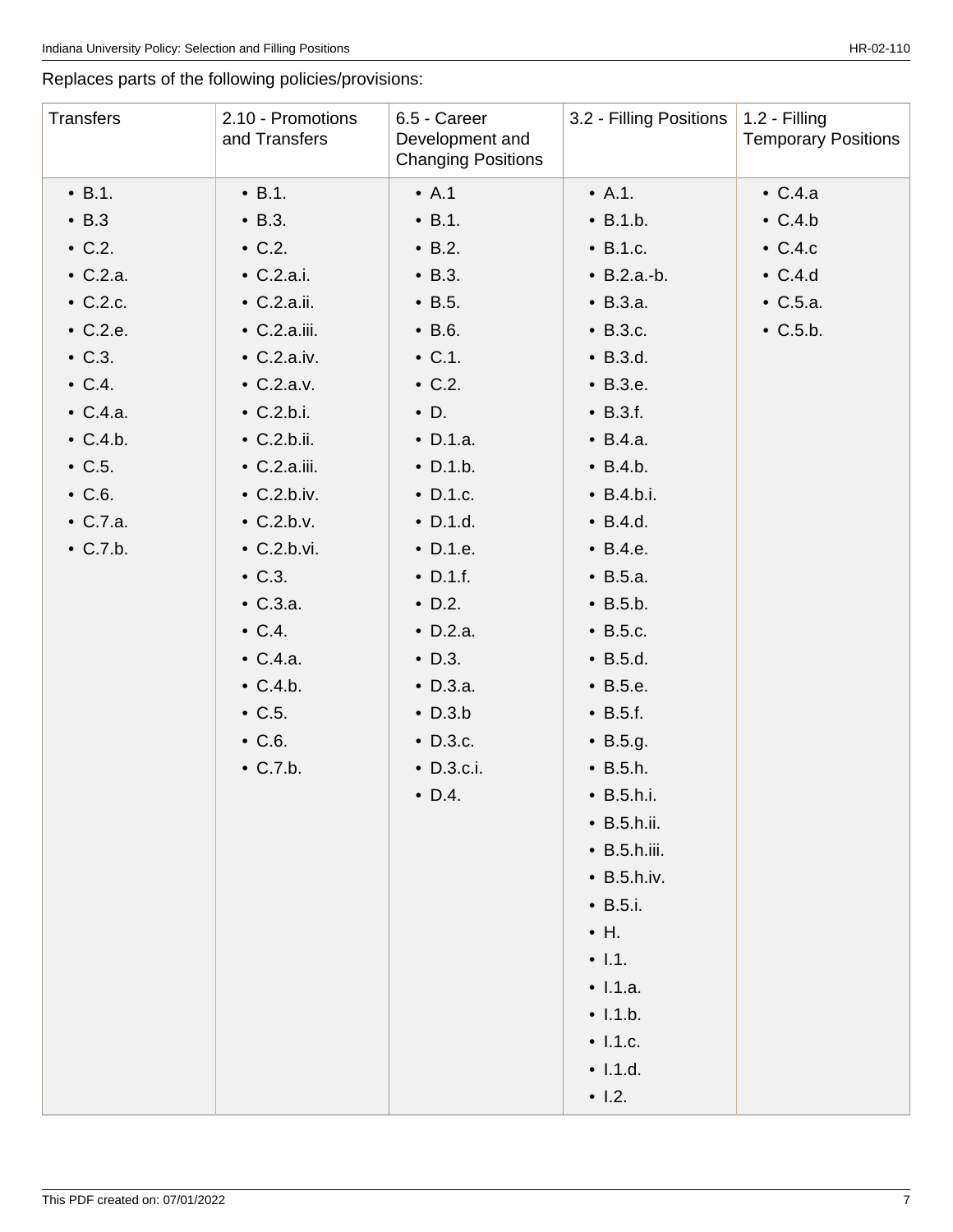| 2.11 - Recruitment-<br>Selection | 10.2 - Rules and<br><b>Guidelines for Filling</b><br>Positions |  |
|----------------------------------|----------------------------------------------------------------|--|
| $\bullet$ B.1.                   | $\bullet$ A.1.                                                 |  |
| $\bullet$ B.2.                   | $\bullet$ A.2.                                                 |  |
| $\bullet$ C.1.                   | $\bullet$ Pro 1.a.                                             |  |
| $\bullet$ C.2.                   | $\bullet$ Pol 2.                                               |  |
| $\bullet$ C.3.a.                 | $\bullet$ Pro 2.b.                                             |  |
| $\bullet$ C.3.b. in part         | $\bullet$ Pro 2.c.                                             |  |
| $\bullet$ C.3.c.                 | $\bullet$ Pro 2.d.                                             |  |
| $\bullet$ C.3.d.                 | $\bullet$ Pro 3.                                               |  |
| $\bullet$ C.3.e.                 | $\bullet$ Pro 4.                                               |  |
| $\bullet$ C.3.f.                 | $\bullet$ Pro 4.a.                                             |  |
| $\bullet$ C.3.f.i.               | $\bullet$ Pro 4.b.                                             |  |
| $\bullet$ C.3.f.ii.              | $\bullet$ Pro 4.c.                                             |  |
| $\bullet$ C.3.g.                 | $\bullet$ Pro 4.d.                                             |  |
| $\bullet$ C.3.h.                 | $\bullet$ Pro 4.e.                                             |  |
| $\bullet$ C.3.i.                 | $\bullet$ Pro 4.f.                                             |  |
| $\bullet$ C.4.a.                 | $\bullet$ Pro 5.                                               |  |
| $\bullet$ C.4.b.                 | $\bullet$ Pro 6.                                               |  |
| $\bullet$ C.4.c.                 | $\bullet$ Pro 6.a.                                             |  |
| $\bullet$ C.4.d.                 | $\bullet$ Pro 7.a.                                             |  |
| $\bullet$ C.4.f.                 | $\bullet$ Pro 7.b.                                             |  |
| $\bullet$ C.4.f.i.               | $\bullet$ Pro 7.b.i.                                           |  |
| $\bullet$ C.4.f.ii.              | $\bullet$ Pro 8.                                               |  |
| $\bullet$ C.5.a.                 | • Pro 10.                                                      |  |
| $\bullet$ C.6.a.                 | • Pro 11.                                                      |  |
| $\bullet$ C.6.a.i.               | • Pro 12.                                                      |  |
| $\bullet$ C.6.a.ii.              | • Pro 14.                                                      |  |
| $\bullet$ C.6.a.iii.             | • Pro 15.                                                      |  |
| $\bullet$ C.6.a.iv.              | • Pro 15.a.                                                    |  |
| $\bullet$ C.6.b.                 | • Pro 15.b.                                                    |  |
|                                  | • Pro 15.c.                                                    |  |
|                                  | • Pro 15.d.                                                    |  |
|                                  | • Pro 17.                                                      |  |
|                                  | • Pro 18.                                                      |  |
|                                  | • Pro 19.                                                      |  |
|                                  | $\cdot$ E.2.                                                   |  |
|                                  | $\bullet$ G.1.                                                 |  |
|                                  | $\bullet$ G.1.a.                                               |  |
|                                  | $\bullet$ G.1.b.                                               |  |